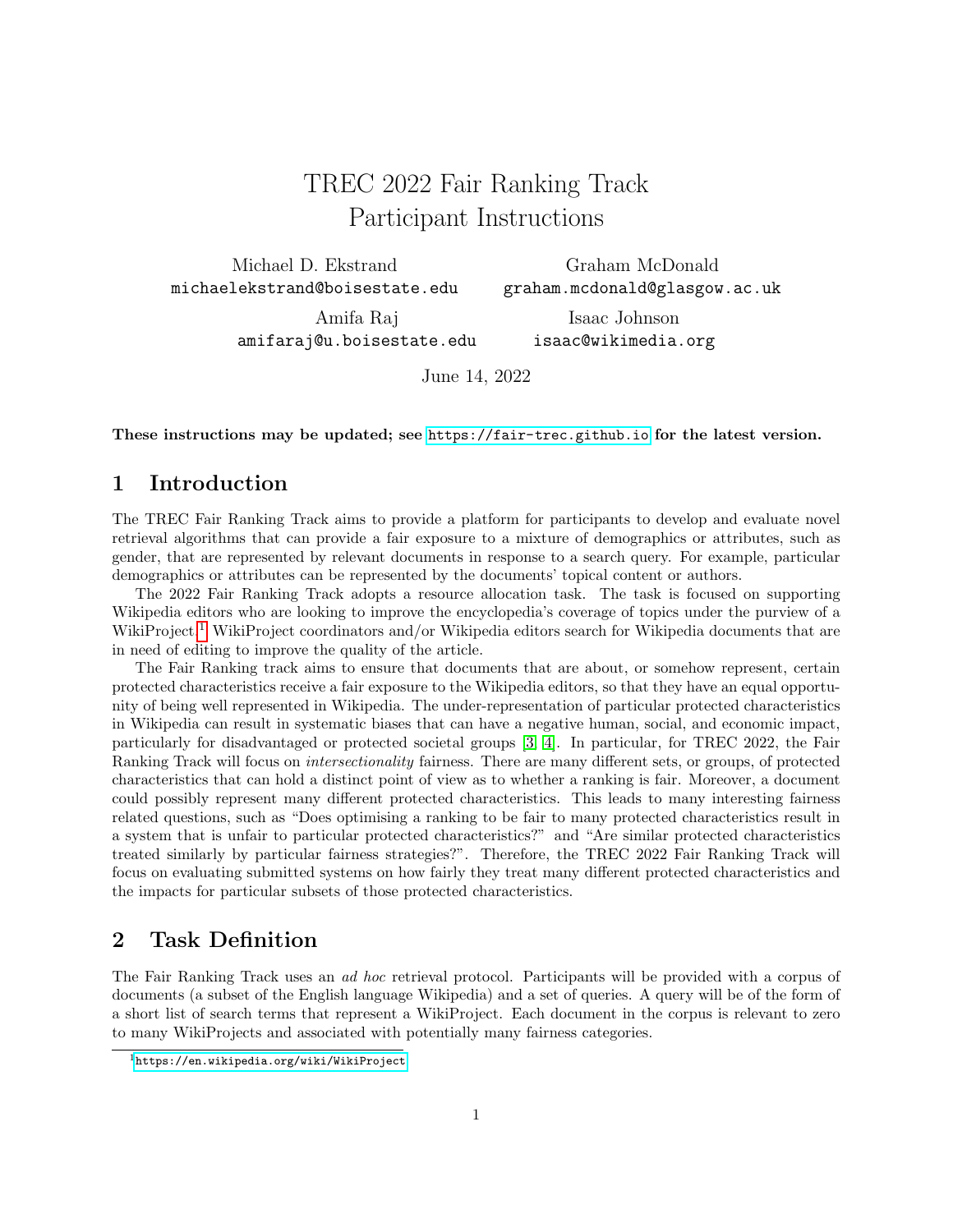There are two tasks in the 2022 Fair Ranking Track. In each of the tasks, for a given query, participants are to produce document rankings that are:

- 1. Relevant to a particular WikiProject.
- 2. Provide a fair exposure to articles that are associated to particular protected attributes.

The tasks share a topic set, the corpus, the basic problem structure and the fairness objective. However, they differ in their target user persona, system output (static ranking vs. sequences of rankings) and evaluation metrics. The common problem setup is as follows:

- Queries are provided by the organizers and derived from the documents in particular WikiProjects.
- Documents are Wikipedia articles that may or may not be relevant to any particular WikiProject that is represented by a query.
- Rankings should be ranked lists of articles for editors to consider working on.
- Fairness of exposure should be achieved with respect to the protected attributes associated with the documents. Documents can be associated to many different fairness attributes. The official track evaluation will focus on intersectional fairness and, as such, will evaluate how fairly systems rank documents with respect to all of the fairness categories. However, individual teams can choose whether to optimise their systems with respect to all, a subset of, or individual fairness categories.

## 2.1 Task 1: WikiProject Coordinators

The first task is focused on WikiProject coordinators as users of the search system; their goal is to search for relevant articles and produce a ranked list of articles needing work that editors can then consult when looking for work to do.

Output: The output for this task is a single ranking per query, consisting of 500 articles.

Evaluation will be a multi-objective assessment of rankings by the following two criteria:

- Relevance to a WikiProject topic. We will provide relevance assessments for the articles derived from existing Wikipedia data; Ranking relevance will be computed with nDCG, using binary relevance and logarithmic decay.
- Fairness with respect to the exposure of different fairness categories associated to the articles returned in response to a query.

We will use attention-weighted rank fairness [\[5\]](#page-6-2) to measure the fairness of each ranked list. This compares cumulative exposure  $\epsilon$  across groups with a *population estimator*  $\hat{p}$  reflecting the target distribution; the system is more fair if the cumulative group exposure is close to the target distribution. This yields the following metric for a result list  $L$ :

$$
AWRF(L) = \Delta(\epsilon(L), \hat{\mathbf{p}})
$$
\n(1)

We will use the same logarithmic decay for both nDCG and AWRF (where  $k$  is the 1-based rank position):

$$
\operatorname{disc}(k) = \frac{1}{\log_2 \max(k, 2)}\tag{2}
$$

$$
\epsilon_G(L) \propto \sum_{k \in G} \text{disc}(k) \tag{3}
$$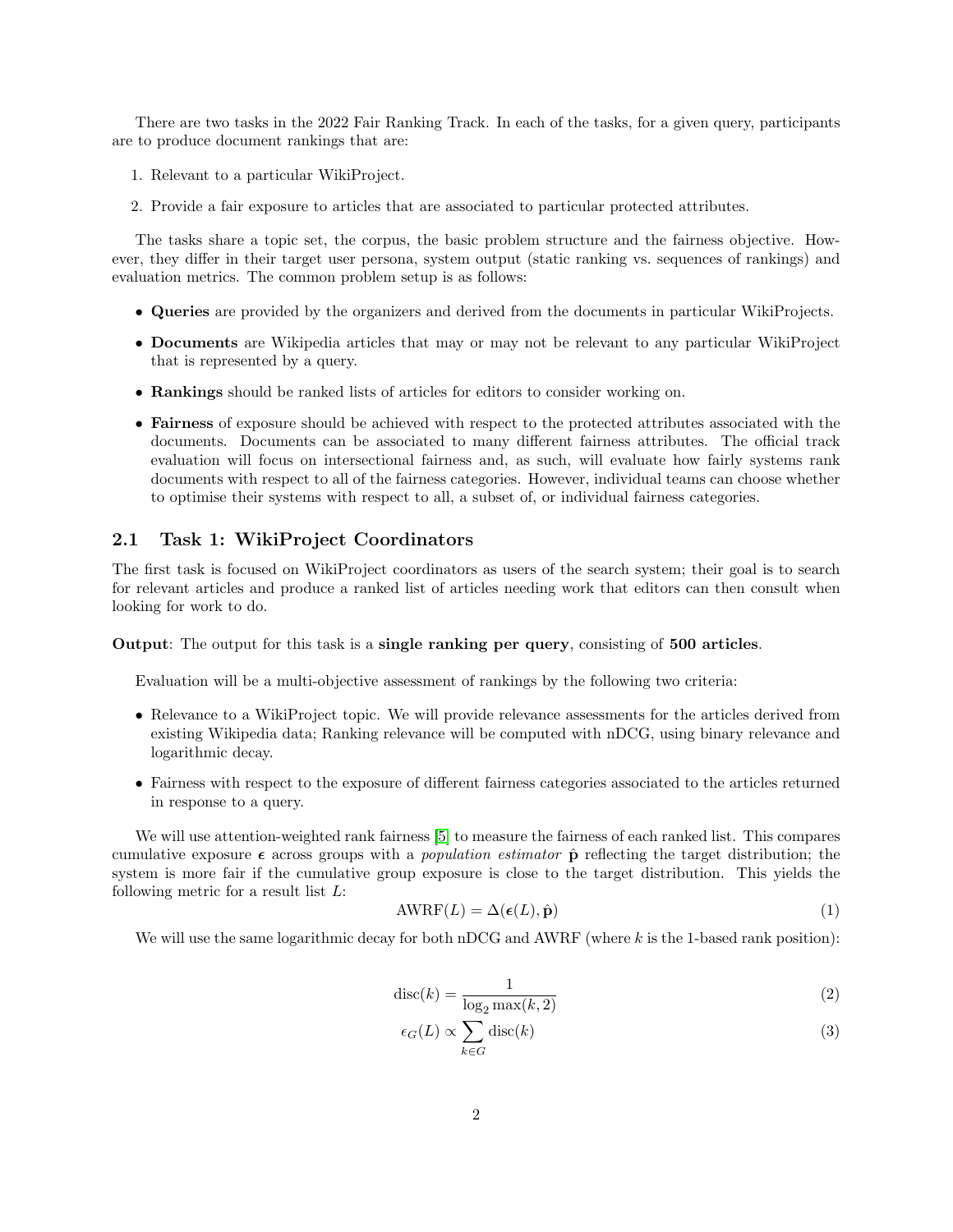To compare the exposure distributions with a metric with the same range and similar interpretation as nDCG, we will use the one minus the Jenson-Shannon divergence:

$$
\Delta(P_1, P_2) = 1 - \frac{1}{2} \left( D_{\text{KL}}(P_1|M) + D_{\text{KL}}(P_2|M) \right)
$$
\n(4)

$$
M = \frac{1}{2}(P_1 + P_2)
$$
\n(5)

The final metric will be the product of AWRF and nDCG:

$$
Metric1 = nDCG(L) \cdot AWERF(L)
$$
 (6)

This has the effect of requiring a system to do well on both relevance and fairness simultaneously in order to score well on the overall task.

#### <span id="page-2-0"></span>2.2 Task 2: Wikipedia Editors

The second task is focused on individual Wikipedia editors looking for work associated with a project. The conceptual model is that rather than maintaining a fixed work list as in Task 1, a WikiProject coordinator would create a saved search, and when an editor looks for work they re-run the search. This means that different editors may receive different rankings for the same query, and differences in these rankings may be leveraged for providing fairness.

#### Output: The output of this task is 100 rankings per query, each consisting of 20 articles.

Evaluation will be a multi-objective assessment of rankings by the following three criteria:

- Relevance to a WikiProject topic. We will provide relevance assessments for articles derived from existing Wikipedia data. Ranking relevance will be computed with nDCG.
- Work needed on the article (articles needing more work preferred). We provide the output of an article quality assessment tool for each article in the corpus; for the purposes of this track, we assume lower-quality articles need more work.
- Fairness with respect to the exposure of different fairness categories associated to the articles returned in response to a query.

This task will use expected exposure to compare the exposure articles receive in result rankings to the ideal (or target) exposure they would receive based on their relevance and work-needed [\[1\]](#page-6-3). This addresses fundamental limits in the ability to provide fair exposure in a single ranking by examining the exposure over multiple rankings.

Given a query q, a ranking policy will provide a distribution  $\pi_q$  over rankings, the set of all (truncated) permutations of documents. We consider the 100 rankings to be samples from this distribution. Note that this is how we interpret the queries, but it does not mean that a stochastic policy is how the system must be implemented — other implementation designs are certainly possible. The objective is to provide comparable exposure to the fairness categories of documents with comparable relevance and work-needed; to operationalize this, we define an an ideal policy  $\tau$ .

These policies are then used with a browsing model  $\eta : \mathcal{L} \to \mathbb{R}^n$  to compute the per-query system exposure  $\epsilon_q = \mathbb{E}_{\pi_q}[\eta]$  and target exposure  $\epsilon_q^* = \mathbb{E}_{\pi_q}[\eta]$ ; for consistency with the Task 1 metric, we will use base-2 logarithmic weighting for the exposure function.

To address a weakness in previous years' metrics in which an algorithm could achieve good performance by exposing articles from the correct group, regardless of their relevance, we will do the following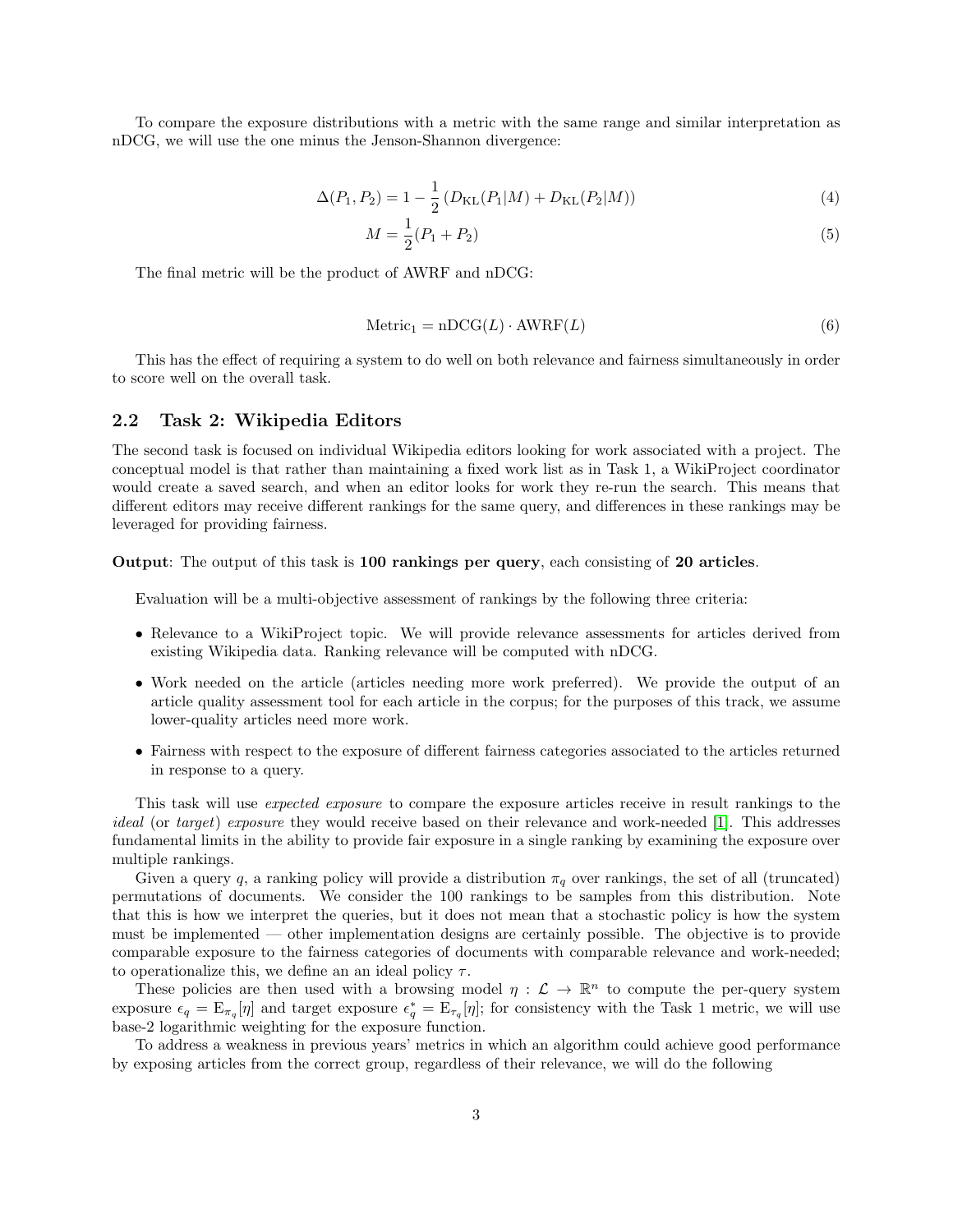- 1. Normalize system and target exposure to be distributions (each sums to 1).
- 2. Relate system exposure to target exposure on a page-by-page basis.
- 3. Only consider underexposure, where the system exposure is less than the target exposure; when system and target exposure are normalized to be distributions, under-exposure on one page will correspond to over-exposure on another.
- 4. Aggregate underexposure by group, to compute the total underexposure each group experiences.
- 5. Measure the  $L_2$  norm of the groupwise underexposure. This metric is 0 only when there is no underexposure; between two systems with the same underexposure, the one that distributes that underexposure most equally between groups will have the lowest  $L_2$  norm.

The resulting metric we call *equity of expected under-exposure*. We will also compute and report EE-L, EE-R, and EE-D from previous years, but equity of under-exposure will be the primary metric for comparing systems. Code to compute these metrics will be provided with the training queries.

# 3 Data

This section provides details of the format of the test collection, topics and ground truth.

## 3.1 Obtaining the Data

The data set is distributed via Globus, and can be obtained in two ways. First, it can be obtained via Globus, from our repository at <https://boi.st/3rIyniA>. From this site, you can log in using your institution's Globus account or your own Google account, and synchronize it to your local Globus install or download it with Globus Connect Personal<sup>[2](#page-3-0)</sup>. This method has robust support for restarting downloads and dealing with intermittent connections. Second, it can be downloaded directly via HTTP from: <https://data.boisestate.edu/library/Ekstrand/TRECFairRanking/>.

## 3.2 Corpus

The corpus, stored in corpus, consists of articles from English Wikipedia. We have removed all redirect articles, but have left the wikitext (markup Wikipedia uses to describe formatting) intact. This is available in three different formats, each provided as a JSON file, with one record per line, and compressed with gzip  $(e.g. tree.corpus_20220301.plain.jpg$ .json.gz).

Each record contains the following fields:

id: The unique numeric Wikipedia article identifier.

title: The article title.

url: The article URL, to comply with Wikipedia licensing attribution requirements.

The three available formats of the corpus are as follows:

text: The full article text, with Wiki markup (text file only)

plain: The full article text, without Wiki markup (plain file only)

html: The full article text, rendered into HTML (html file only)

<span id="page-3-0"></span><sup>2</sup><https://www.globus.org/globus-connect-personal>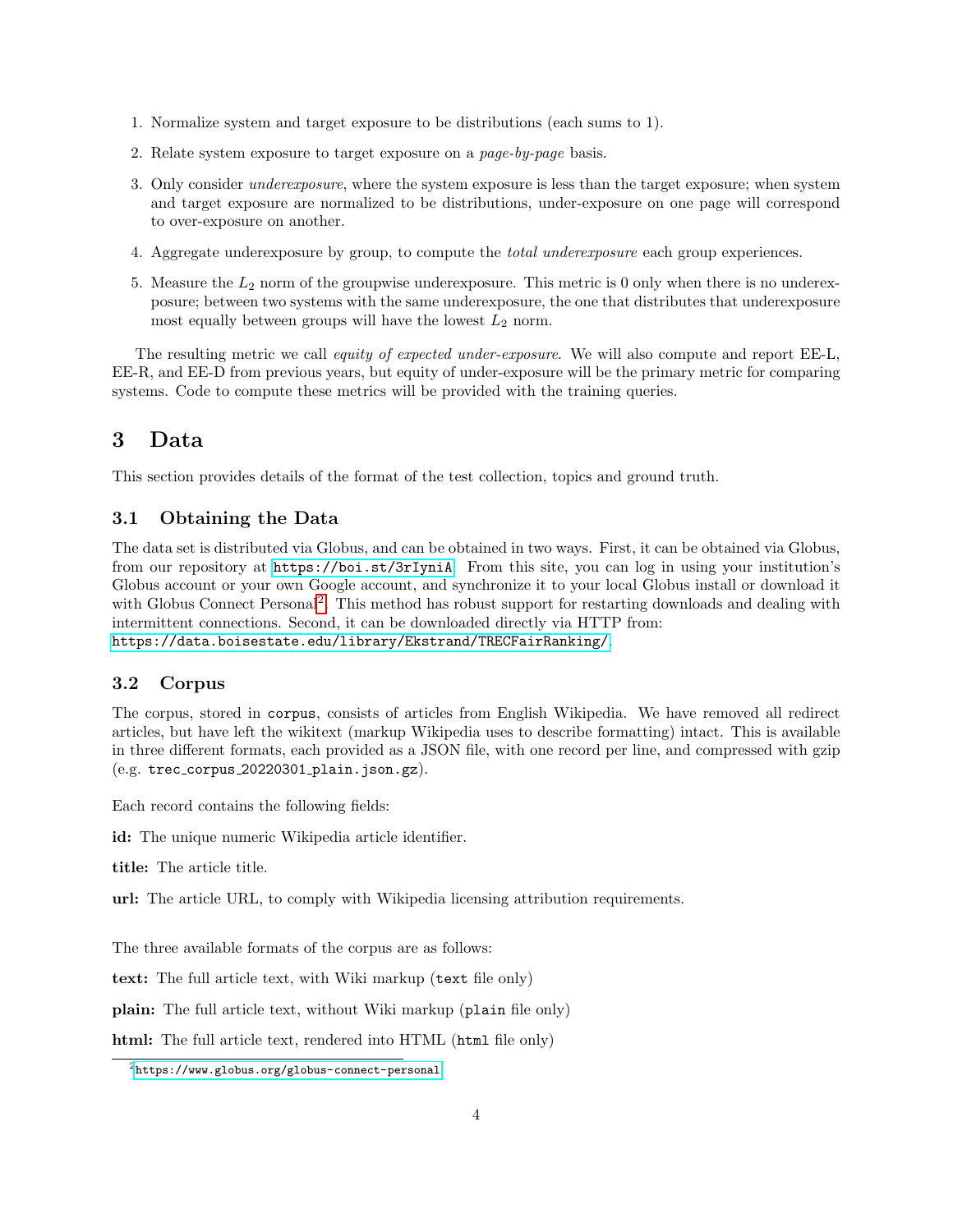The contents of this corpus are prepared in accordance with, and licensed under, the CC BY-SA 3.0 license.<sup>[3](#page-4-0)</sup> The raw Wikipedia dump files used to produce this corpus are available in the source directory; this is primarily for archival purposes, because Wikipedia does not publish dumps indefinitely.

Also included with the data under a source folder are various SQL dumps that contain additional extracted metadata related to the articles—e.g., categories, links. You can ignore these files but they are included for longevity to support alternative approaches for representing the Wikipedia articles.

#### 3.3 Queries

The queries are in 2022, in the file train topics meta.jsonl. Each of the queries map to a single Wikiproject. The queries are constructed from extracted keywords from articles that are relevant to a Wikiproject. The following fields are provided:

id A query identifier (int)

title The Wikiproject title (string)

- keywords A collection of search keywords forming the query text (list of str). We cleaned and parsed the Wiki articles and then used KeyBert [\[2\]](#page-6-4) to extract the most representative words of those articles. For each Wikiproject, we aggregated the extracted keywords from relevant articles and, after some manual filtering, used those as query texts for that particular Wikiproject.
- homepage The URL for the Wikiproject. This is provided for attribution and not expected to be used by your system as it will not be present in the evaluation data (string)
- rel docs A list of the page IDs of relevant pages (list of int)

The keywords are the primary query text. The scope is there to provide some additional context and potentially support techniques for refining system queries.

In addition to query relevance, for Task 2: Wikipedia Editors (Section [2.2\)](#page-2-0), participants will also be expected to return relevant documents that need more editing work done more highly than relevant documents that need less work done.

### <span id="page-4-2"></span>3.4 Fairness Categories

Fairness ground truth labels for the following fairness categories are also in the 2022 directory, in the trec 2022 articles discrete.json.gz file. While we provide the raw values for each fairness category with the data, for most categories we also map the raw values to a reduced, fixed set of categories that will be used to judging systems.<sup>[4](#page-4-1)</sup>

- Geographic location (article topic) The geographical location associated with the article topic. Both the associated countries—e.g., United Kingdom—and sub-continental regions—e.g., Northern Europe are provided but systems will be evaluated using sub-continental regions (and not countries). An article can have 0 to many regions associated with it.
- Geographic location (article sources) The geographic location associated with the article based on the article's sources. Same categories as article geographic location above.
- Gender (biographies only) The gender of the individual about which the biography pertains. Gender has been reduced to four distinct categories: Man, Woman, Non-binary, and Unknown (missing data or not a biography).

<span id="page-4-0"></span> $3$ <https://creativecommons.org/licenses/by-sa/3.0/>

<span id="page-4-1"></span><sup>4</sup>For more information, see: [https://public.paws.wmcloud.org/User:Isaac\\_\(WMF\)/TREC/TREC\\_2022\\_Data.ipynb](https://public.paws.wmcloud.org/User:Isaac_(WMF)/TREC/TREC_2022_Data.ipynb)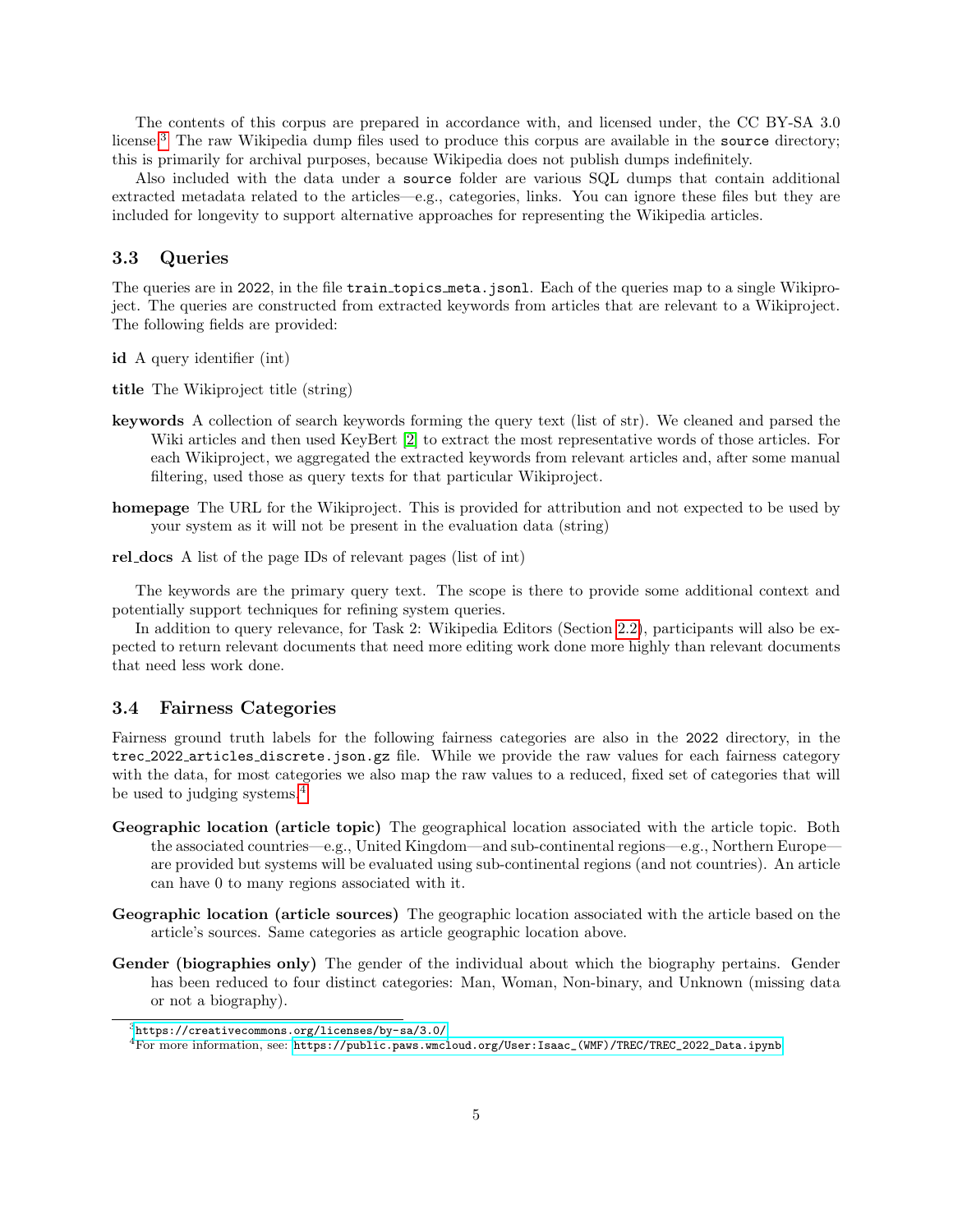- Age of the topic How old the subject of the article is. For example, the birth date of a person in a biographical article, the date that an event occurred for articles that are about an event, or the creation date of a piece of art or music when the article is about the piece of art or music. The raw years are mapped to four distinct categories: Unknown, Pre-1900s, 20th century, and 21st century.
- Occupation (biographies only) The occupation of the subject of an article. An article have 0 (unknown) to many occupations associated with it. There are 32 distinct occupation categories included in the data.
- Alphabetical Editors often work through articles in alphabetical order and this can result in articles about subjects / topics that start with letters that appear earlier in the alphabet getting more exposure to the editors. Therefore, it is important that articles from later in the alphabet also get a fair exposure to the editors. The first letter is mapped to four discrete categories: a-d, e-k, l-r, and s-.
- Age of the article The length of time the article has existed. The date is mapped to one of four discrete categories: 2001-2006, 2007-2011, 2012-2016, and 2017-2022.
- Popularity (# pageviews) Number of times the page was viewed in February 2022. The number of pageviews are normalized and mapped to four discrete categories: Low, Medium-Low, Medium-High, and High.
- Replication of articles in other languages The number of other language Wikipedias that the article is replicated in. This can range from English-only to all 300+ languages of Wikipedia but is mapped to three discrete categories: English only, 2-4 languages, and 5+ languages.

### 3.5 Metadata

We provide a simple Wikimedia quality score (a float between 0 and 1 where 0 is no content on the page and 1 is high quality) for optimizing for work-needed in Task 2. Work-needed can be operationalized as the reverse—i.e. 1 minus this quality score. The discretized quality scores will be used as work-needed for final system evaluation.

This data is provided together in a metadata file (trec metadata.json.gz), in which each line is the metadata for one article represented as a JSON record with the following keys:

- page id Unique page identifier (int)
- quality score Continuous measure of article quality with 0 representing low quality and 1 representing high quality (float in range  $[0, 1]$ )
- quality score disc Discrete quality score in which the quality score is mapped to six ordinal categories from low to high: Stub, Start, C, B, GA, FA (string)

Group Alignments The group alignments associated to an article as described in Section [3.4.](#page-4-2)

### 3.6 Output

For Task 1, participants should output results in rank order in a tab-separated file with two columns:

id The query ID for the topic

page id ID for the recommended article

For **Task 2**, this file should have 3 columns, to account for repeated rankings per query:

id Query ID

rep number Repeat Number (1-100)

page id ID for the recommended article